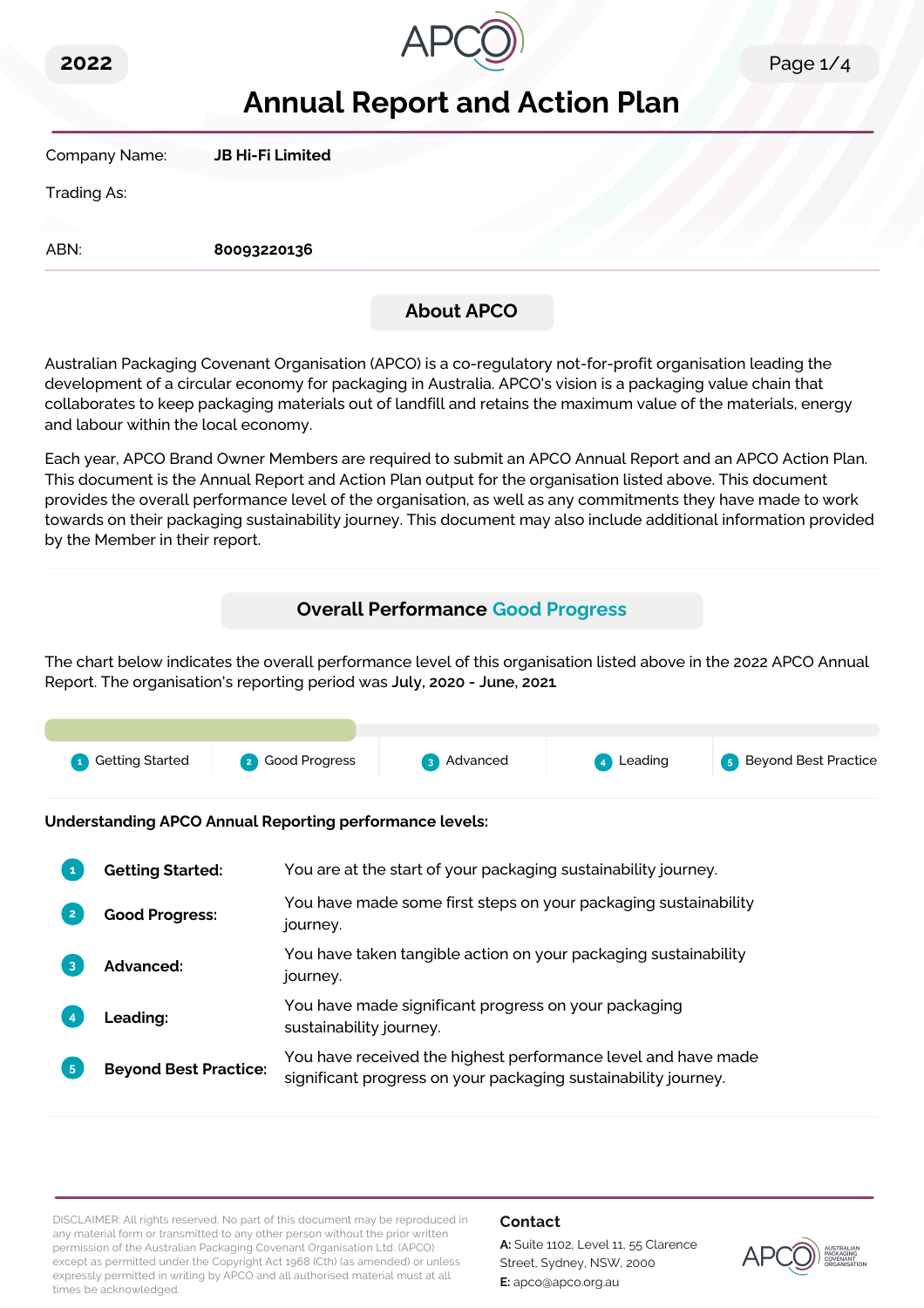

# **APCO Action Plan Commitments**

For each of the Packaging Sustainability Framework criteria listed below, a description is provided along with the commitments made by the organisation in their APCO Action Plan.

#### Criteria 1:

#### **Governance & Strategy:**

This criteria considers actions to integrate packaging sustainability into business strategies.

- Develop a strategy that includes goals (objectives) and targets for packaging sustainability that  $\bullet$ addresses the Sustainable Packaging Guidelines (SPGs) or equivalent.
- Include a commitment to achieving the 2025 National Packaging Targets in our strategy.
- Have our executive or board of directors review our strategy and have the strategy integrated within our business processes.
- Regularly communicate and promote packaging sustainability objectives and targets within our organisation.
- Regularly engage or communicate with our external stakeholders about the environmental impacts of our packaging.
- Actively participate in initiatives to promote packaging sustainability outside of our organisation.

# Criteria 2:

#### **Design & Procurement:**

This criteria considers actions taken to ensure that sustainability principles are considered in the design or procurement of both new and existing packaging through use of the Sustainable Packaging Guidelines (SPGs).

- Review **15**% of our packaging against the Sustainable Packaging Guidelines (or equivalent).
- Improve the accuracy of our data regarding reviews of packaging using the Sustainable Packaging Guidelines (or equivalent).
- Incorporate the Sustainable Packaging Guidelines (or equivalent) into procurement processes.
- Consider the following Sustainable Packaging Principles in our packaging reviews:
	- $\circ$ Design for recovery
	- Optimise material efficiency  $\circ$
	- Design to reduce product waste  $\circ$
	- Eliminate hazardous materials  $\Omega$
	- $\circ$ Use of renewable materials
	- Use recycled materials  $\Omega$
	- Design to minimise litter  $\circ$
	- Design for accessibility  $\Omega$
	- Provide consumer information on environmental sustainability  $\circ$
- **10**% of our packaging to be optimised for material efficiency.
- Improve the accuracy of our data regarding packaging material efficiency.

Criteria 3:

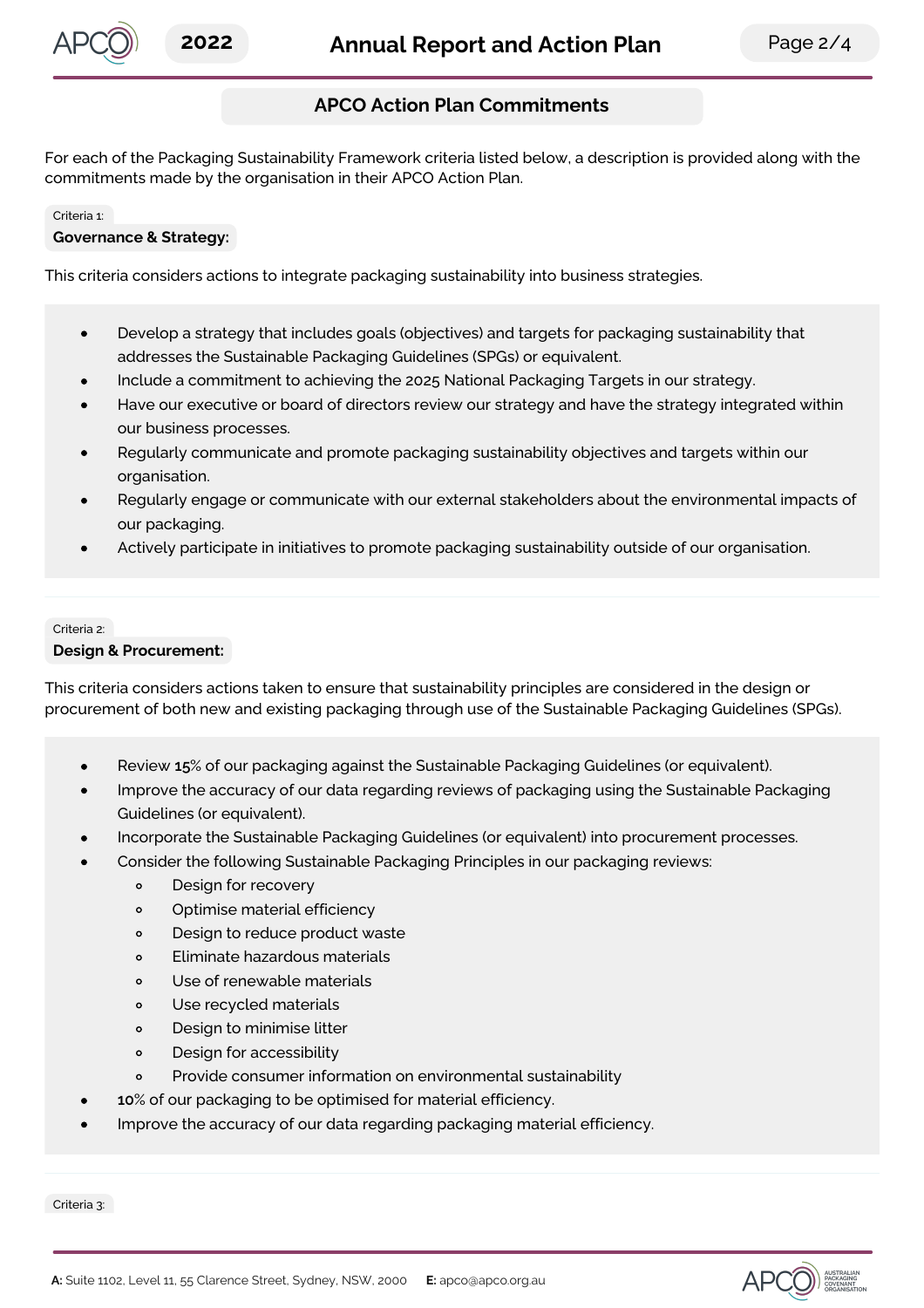

## **Recycled Content:**

This criteria considers actions taken to increase or optimise the amount of recycled material used by your organisation.

- Develop a policy or procedure to buy products and/or packaging made from recycled materials.
	- Use recycled content in:
		- Our products  $\circ$
		- $\circ$ Primary packaging that we use to sell our products
		- $\circ$ Secondary packaging that we use to sell our products
		- $\circ$ Other items which we purchase (e.g. office stationary and suppliers etc.)
	- **2**% of our packaging to be made using some level of recycled material
- Improve the accuracy of our data regarding use of recycled materials.

## Criteria 4:

### **Recoverability:**

This criteria considers actions taken to improve the recovery of packaging at end-of-life and increase use of reusable packaging.

- **15**% of our packaging to be designed to have all packaging components be recoverable at end-of-life.  $\bullet$
- Improve the accuracy of our data regarding recoverability.
- Use PREP to assess the recyclability of our packaging through kerbside collection in Australia and/or New Zealand.
- Investigate opportunities to use reusable packaging.
- **1**% of our packaging to have all packaging components that are reusable.
- Improve the accuracy of our data regarding reuse.
- Participate in a close-loop recovery program/alternative collection system.

### Criteria 5: **Disposal Labelling:**

This criteria considers the extent to which packaging has been labelled to help consumers determine what to do with packaging at end-of-life.

- **15**% of our packaging to have on-pack labelling to inform correct disposal.  $\bullet$
- Improve the accuracy of our data regarding labelling.

## Criteria 6:

### **On-site Waste:**

This criteria considers progress in increasing the amount of on-site solid waste being diverted from landfill.

 $\bullet$ Have recycling programs for the following materials: